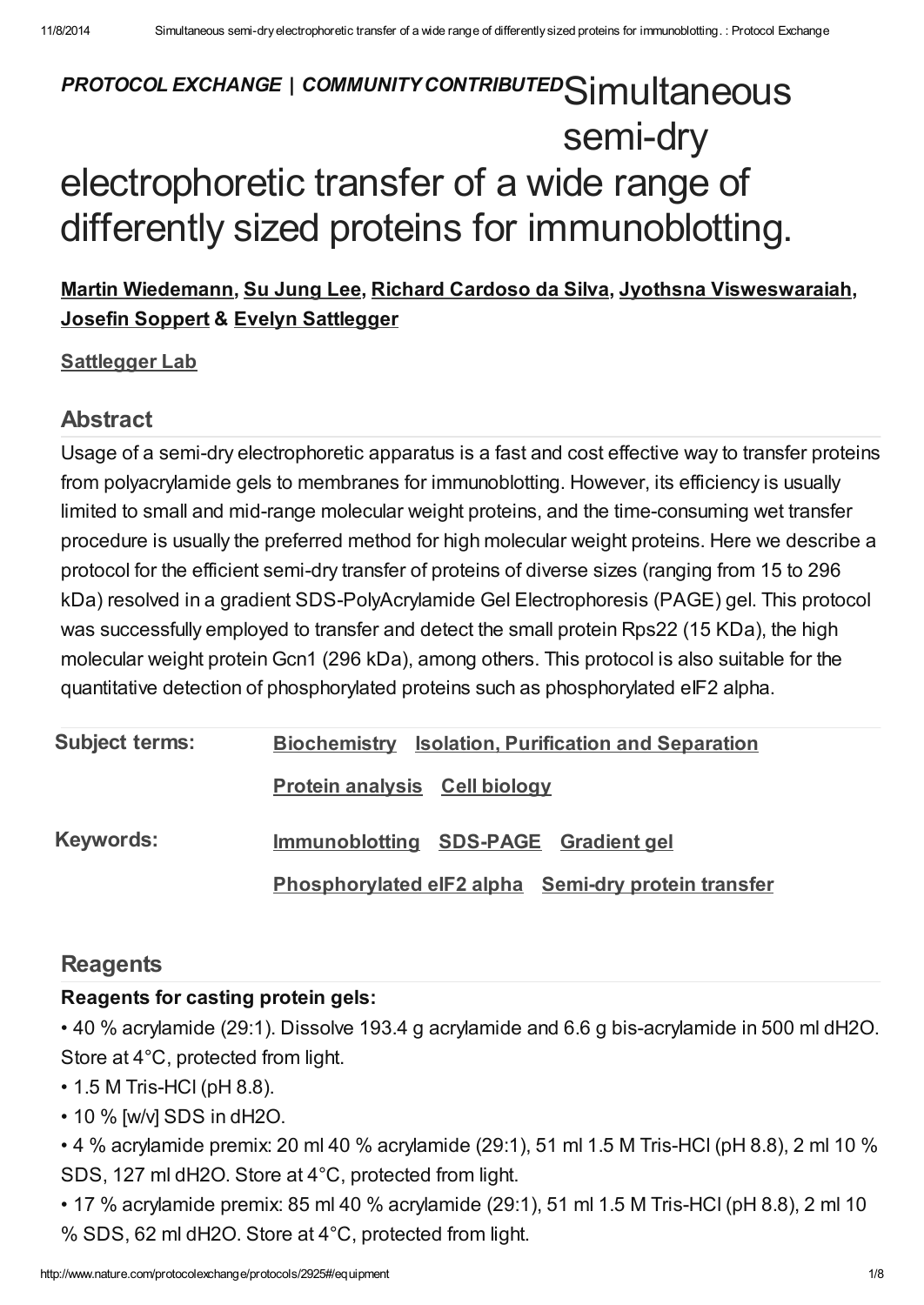- 1 % agarose in 0.4 M Tris-HCl (pH 8.8).
- 10 % [w/v] ammonium persulfate (APS) in dH2O. Can be kept for approximately 2 weeks at 4°C
- TEMED (Sigma-Aldrich, order No. T9281).
- Gel running buffer: 25 mM Tris base, 192 mM glycine (Ajax Finechem, 1083), 0.1 % [w/v] SDS. Reagents for protein transfer:
- 100 % methanol, for activating the PVDF membrane (Merck, 1060092500, or Ajax Finechem 723-2.5L GL)
- Transfer buffer: 25 mM Tris base, 192 mM glycine, 20% [v/v] methanol, store at 4°C
- Ponceau S: 0.5% Ponceau [w/v] (Sigma-Aldrich, P3504), 1% [v/v] acetic acid, store at 4°C
- 1% [v/v] acetic acid.

• Tris buffered saline with Tween-20 (TBS-T): 20 mM Tris-HCl (pH 7.4), 137 mM NaCl, 0.1 % [v/v] Tween-20.

### [Equipment](javascript:;)

### Material for casting and running protein gels:

- Two glass plates
- For a large gel: 20 cm x 19 cm, and 20 cm x 16 cm
- For Bio-Rad electrophoresis unit: 10.1 cm x 8.3 cm, 10.1 cm x 7.3 cm
- Appropriate spacers and comb (1.5 mm thick).
- For each large gel use 2 spacers for the side and a bottom spacer

– One of the Bio-Rad glass plates already has the spacers included, otherwise use 1.5mm thick spacers for the sides.

• 4 Bull clips

### Material for protein transfer:

• 0.45 µm polyvinylidene difluoride (PVDF) membrane (Thermo Fisher Scientific, PIE88518, or Millipore, IPVH00010).

• Filter paper (3MM chromatography paper, 3030-917, or similar).

• Blot roller, clean pipette or any cylindrical test tube for the removal of air bubbles from the gel sandwich.

• 3 containers to submerge the gel, membrane and filter papers.

### Equipment for casting and running protein gel:

- Gradient maker (Hoefer/SG50) with 2 small magnetic stir bars.
- Magnetic stir plate.
- Pouring stand for Bio-Rad glass plates
- Stand for large gels, such as a cheap metal toast rack
- For large gel: Vertical gel electrophoresis apparatus (Gibco-BRL, Model V16 & V16-2).
- For small gel: Ready gel cell (Bio-Rad, 165-3125)

### Equipment for protein transfer:

• Fast Semi-Dry Blotter (Thermo Fisher Scientific, 88217).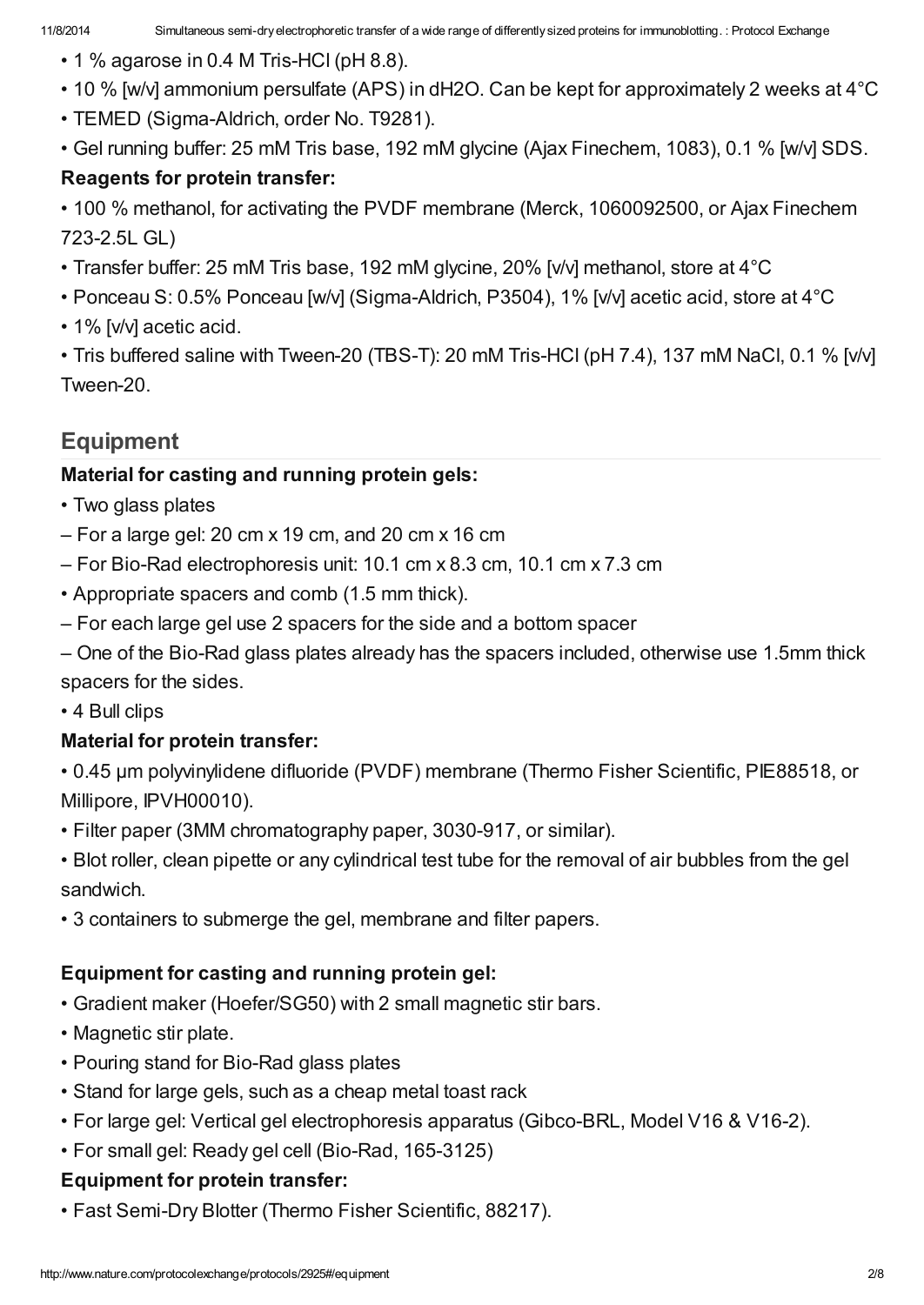#### [Procedure](javascript:;)

Casting and running protein gel (modified from Linear Gradient Gels with a Gradient Former Simpson JR, Proteins and Proteomics, CSHL Press, Cold Spring Harbor, NY, USA, 2003):

1. Clean glass plates with 70 % ethanol, followed by acetone for easy removal of the gel during disassembly later-on. Assemble the glass plates with spacers and secure with bull clips on each side (Fig. 1A,B). Heat 1 % agarose in microwave to liquefy. Seal gel plate assembly with 1 % agarose to avoid leakage when pouring the gel (Fig. 1): Holding the gel plates at a steep angle, pipet small amounts (about 1ml) of 1 % agarose in-between the plates so that it flows along the spacer towards the bottom of the gel (Fig. 1C). Once the agarose reaches the bottom, reverse the angle of the gel so the agarose covers as much of the bottom as possible (Fig. 1D). Keeping the gel in the reverse angle, add again agarose in-between the plates so that it flows along the other spacer (Fig. 1E), and as soon as the agarose reaches the bottom, swap the angle of the gel so that the agarose again covers as much of the bottom part as possible (Fig. 1F).

2. Place a magnetic stir plate on an elevated surface (about 30 cm higher than the surface on which the assembled gel plates are standing). Place the gradient maker on the magnetic stir plate and add magnetic stir bars to mixing chambers. Ensure the valves are closed before dispensing the premix solution into the gradient maker. For a large gel, pipette 20 ml of 4 % and 20 ml of 17 % acrylamide premix to the left and right mixing chamber, respectively (Fig. 1G). Add to each chamber 200 µl of 10 % APS, and then 20 µl of TEMED. For a small gel, pipet into each chamber 6 ml of acrylamide premix, 60 µl of 10 % APS, and then 6 µl of TEMED. Allow the solutions to mix for only a few seconds.

Important: As soon as TEMED is added it is important to work steadily to prevent early polymerisation of the acrylamide solution.

3. Open the valve between the mixing chambers, then open the outside valve, and if necessary trigger the flow by gently squeezing the delivery tube with the fingers in a downward motion. As soon as the liquid begins to flow, place the tubing near the top centre of the tall plate and allow the solution to run down the plate to avoid inclusion of air pockets in the gel (Fig. 1H). Insert a comb, immediately add dH2O to the chambers of the gradient former and let it exit through the tube, repeat. Let the gel polymerise for about 1 h, or longer if the APS is not fresh.

#### Loading and running the protein gel

4. Carefully remove the comb and the bottom spacer. Using a squeeze bottle, rinse the wells with dH2O to remove excess acrylamide. Remove excess liquid.

5. Add running buffer to the bottom reservoir of the electrophoresis unit and wipe the surface with a paper towel to remove air bubbles. Mount the gel at an angle by placing one bottom corner in the buffer and slowly lowering the other bottom corner to allow air bubbles to escape. Check that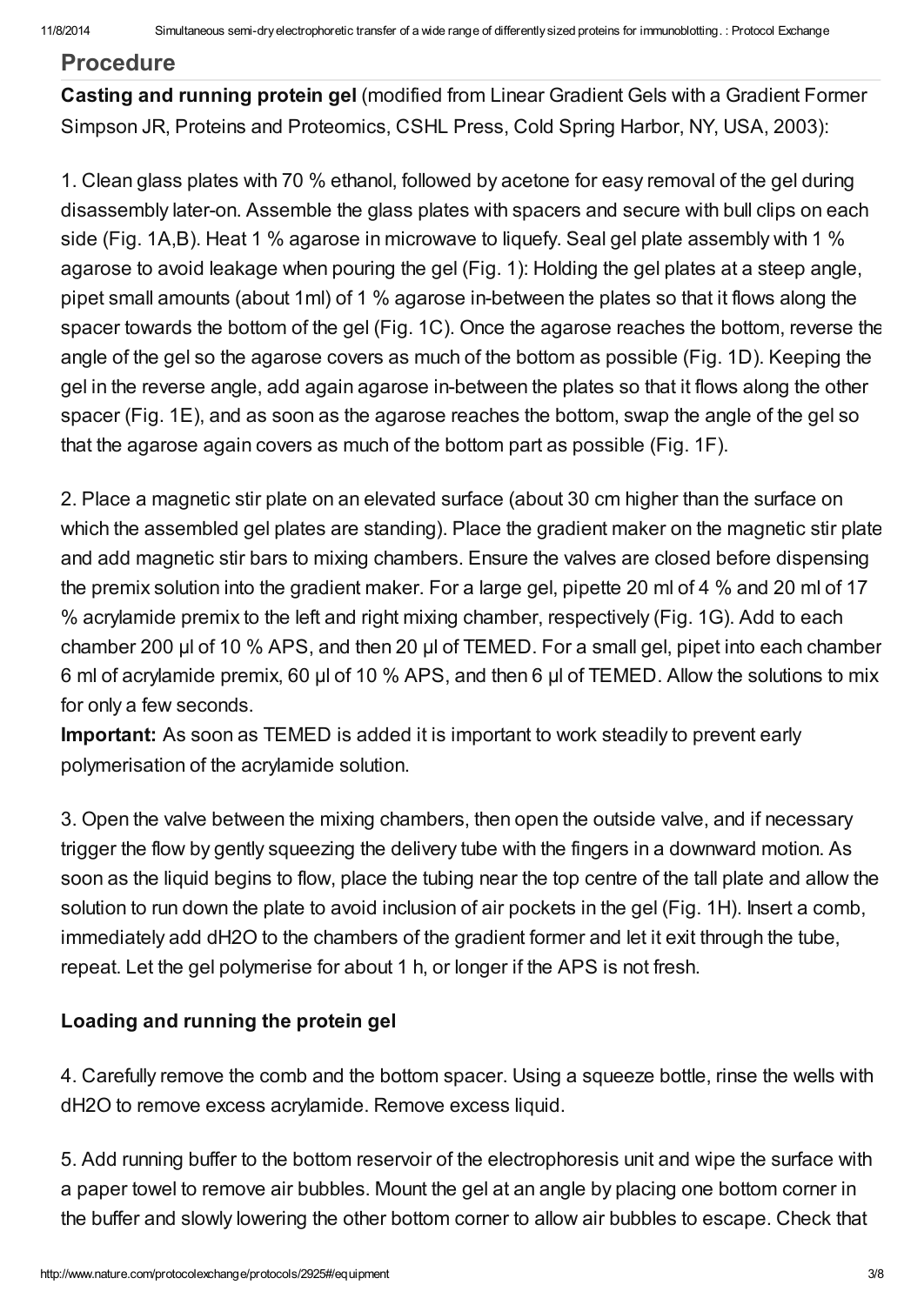the bottom of the gel is completely submerged in the buffer. Clamp the gel in place with bull clips and fill the top reservoir with running buffer until the wells are just covered. Using a 1 ml pipet, rinse the wells with running buffer prior to loading protein samples. Run the large gel at 250 V; 100 mA, and the small gel at 100-150 V (do not set a limit for Ampere) until the dye front is near the bottom of the gel.

Protein transfer (modified from manufacturer's protocol):

6. Disassemble the plates carefully, remove the agarose and other excess parts of the gel. Equilibrate the gel in cold transfer buffer for a few minutes to remove SDS and potential gel fragments.

7. Submerge the membrane in 100% methanol for 15 seconds, and then soak it in cold transfer buffer for a few minutes, with gentle shaking to ensure the membrane stays fully submerged in the liquid.

8. Pre-wet a triple layer of 3MM filter paper in cold transfer buffer by submerging one side of the stack first and then slowly lowering it into the buffer. Simultaneous wetting of the pre-assembled triple layer prevents air bubble formation between the layers.

9. Place the 3MM filter paper stack on the clean bench. Align the pre-soaked membrane on top of the wet filter papers. Remove excess buffer and trapped air bubbles with the help of a blot roller or by rolling a pipette (Fig. 2A).

10. Place the soaked gel on top of the membrane. Remove air bubbles with a blot roller, a pipette or with your gloved hands (Fig. 2A).

11. Finally, add 3 sheets of pre-wetted 3MM filter paper onto the gel and gently remove air bubbles from the sandwich as described above (Fig. 2A). Important: Once assembled, do not reposition the sandwich layers.

12. Transfer the above sandwich to the semi-dry transfer unit: Carefully, avoiding entrapment of air bubbles, lower the sandwich onto a small puddle of transfer buffer on the bottom electrode (anode) (Fig. 2B).

Note: Multiple gels can be transferred simultaneously without affecting the transfer efficiency.

13. Using dry paper towels, carefully remove excess buffer from the electrodes, located on the sides of the sandwich, to avoid current leakage that may compromise the transfer (Fig. 2B).

14. Place the upper electrode (cathode) on top of anode plate (Fig. 2B).

15. Transfer for 45 min at 25V, 1A. We use the same conditions irrespective of the size or the number of gels present in the transfer unit. For example, we used 8×7 cm or 17×8 cm large gels,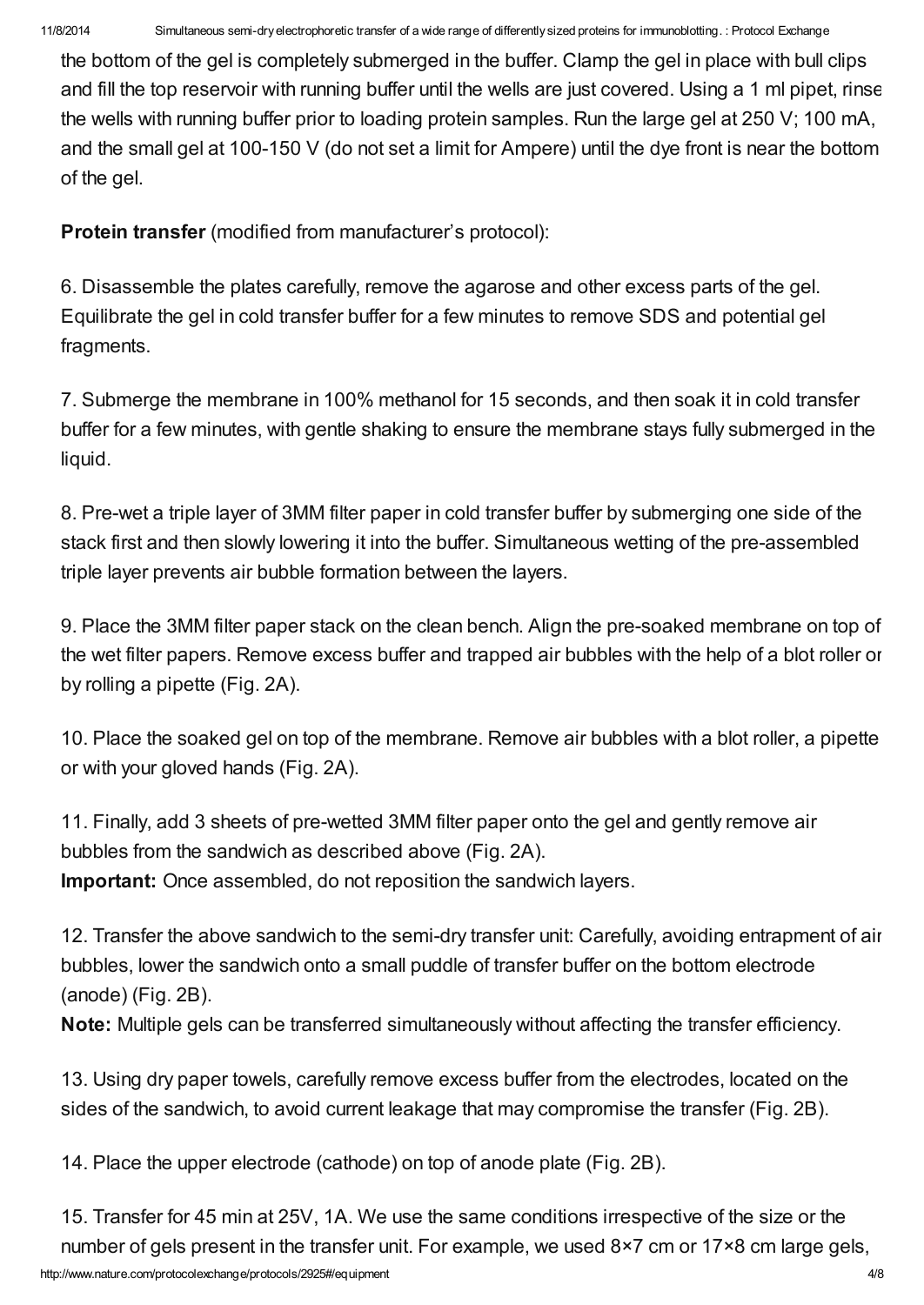and in both cases we were able to detect in yeast cell extract samples the low abundant 296 kDa large protein Gcn1. Simultaneous transfer of two 17×8 cm large gels still allowed detection of all proteins (Fig. 3B), except that in this case Gcn1 could only be detected in co-precipitation samples as a co-precipitating protein, but Gcn1 could not be detected in the input samples. Important: Check the voltage current status at the very beginning of transfer. If it takes too long (more than 3 min) to reach the set voltage, the transfer is likely to fail (see troubleshooting). Note 1: Running time may depend on gel thickness. Here we used 1.5 mm gels. Note 2: Do not exceed the transfer time as this may lead to gel shrinkage, dry out the membrane, and compromise the transfer.

16. After the transfer is completed, disassemble the unit. Wash the membrane in TBS-T to remove residual SDS and potential gel fragments.

17. Check the efficiency of transfer by staining the membrane in Ponceau solution for 10 min. Tip: PVDF membrane staining sensitivity can be significantly increased if the membrane is incubated in 100 % methanol for approximately 15 seconds and immediately subjected to Ponceau staining. (Source unknown)

18. Rinse the membrane with 1% [v/v] acetic acid until protein bands are clearly visible. Document the result using a document scanner or camera.

19. Incubate the membrane for a few minutes in TBS-T, and proceed to immunoblotting following standard procedures.

### **[Timing](javascript:;)**

Approximately 4 hours

- Gel casting 1.5 h
- Electrophoresis 1.5 h
- Transfer 1 h

### **[Troubleshooting](javascript:;)**

1. Procedure #15. Voltage current status at the very beginning of transfer does not increase.

- Check the buffer composition and pH and prepare new buffer if necessary.
- Remove excess buffer from the electrode plate.
- Check if the power supply is working properly.

### 2. Incomplete transfer of high molecular weight proteins (large amounts of the high molecular weight markers are still visible on the gel after transfer. Note: Depending on how much marker is used, the marker may never get fully transferred).

• May be circumvented by adding 0.1 % SDS to the transfer buffer. Do not use SDS when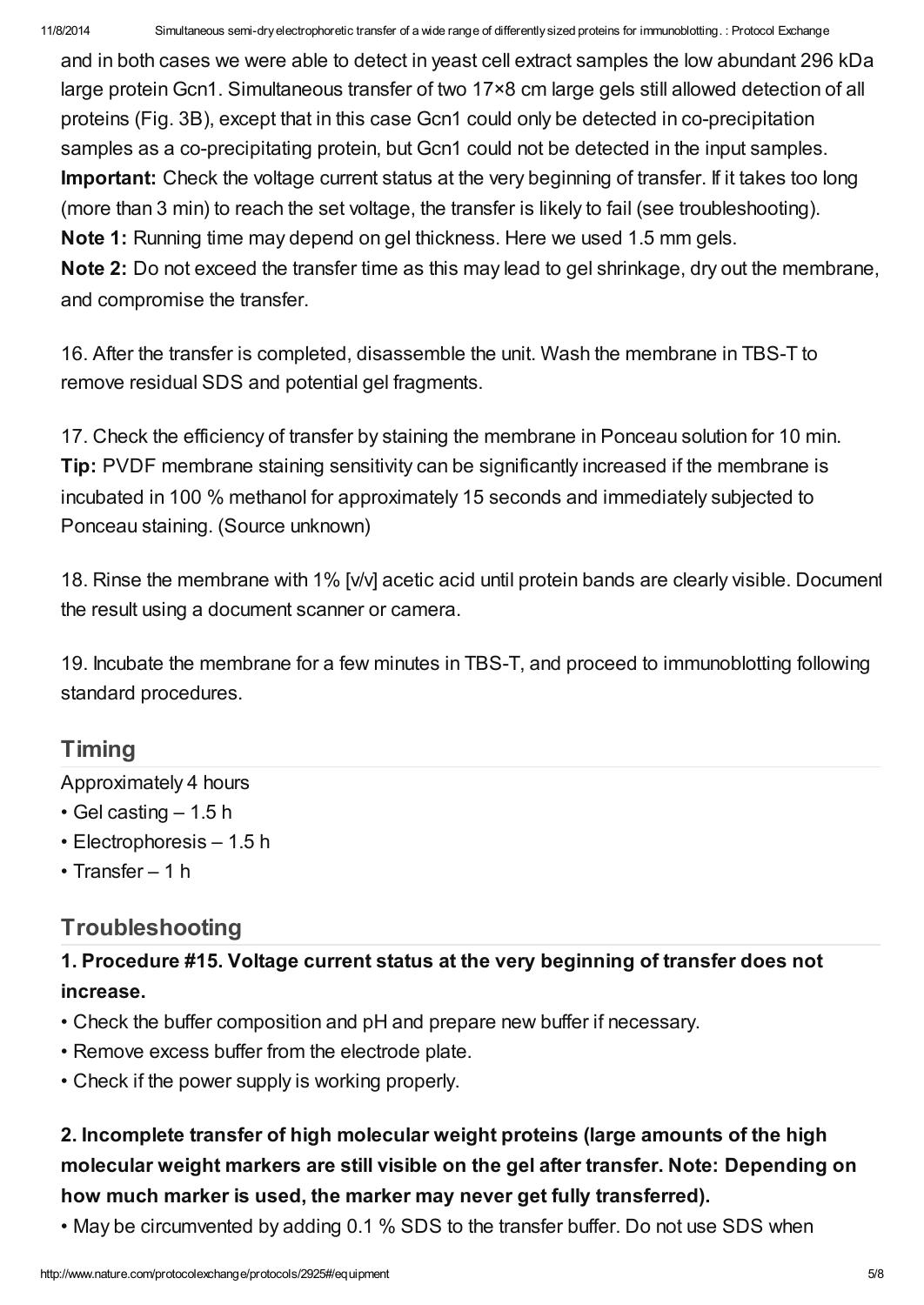transferring proteins to nitrocellulose membranes (Bolt & Mahoney, 1997, Analytical Biochemistry 247:185-192).

• note: improving transfer of high molecular weight proteins may increase the amount of small proteins being transferred through the membrane.

### 3. After protein transfer the small and mid-range molecular weight markers can be seen on the filter paper, and weak western signals are observed. Proteins may have passed through the membrane during transfer.

• Use membrane with smaller pore size.

• Decrease the transfer voltage and time.

• Increase the methanol concentration in the transfer buffer to increase the binding of proteins to the membrane (source Bio-Rad manual).

• Wash the gel with dH2O for 10 minutes before transfer to eliminate residual SDS that may lead to reduced binding of proteins to the membrane.

• note: improving transfer of small molecular weight proteins may decrease the amount of large proteins being efficiently transferred to the membrane

### [Anticipated](javascript:;) Results

With this procedure, proteins with a wide range of sizes (from 15-296 kDa) can be transferred from a gradient gel to a membrane using a semi-dry blotter (Fig. 3).

### **[Figures](javascript:;)**

### Figure-1: Casting a gradient SDS-PAGE gel.



### Figure-2: Assembly of A) the gel sandwhich and B) the semi-dry transfer.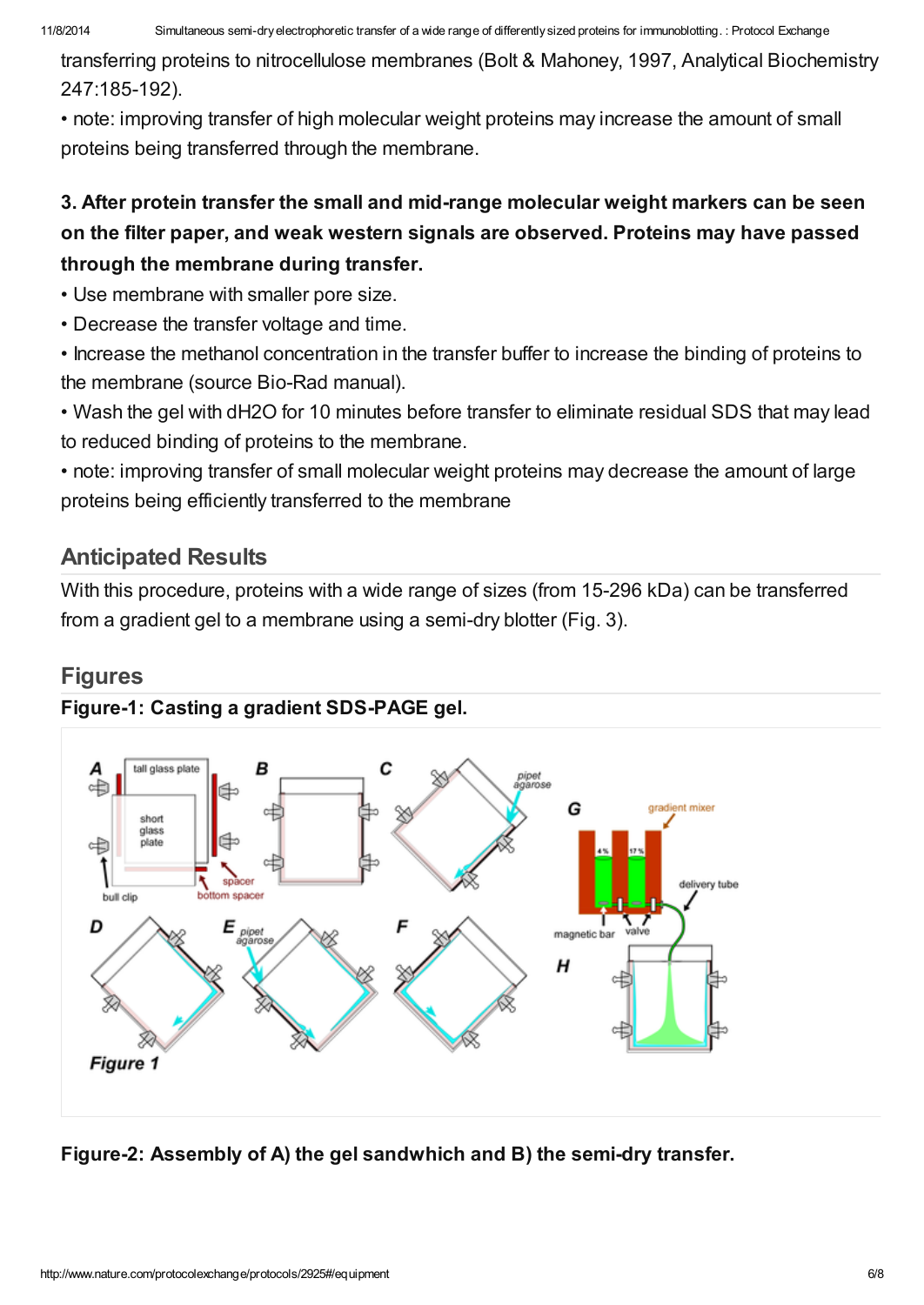

Figure-3: Sample results.



# **Figure 3**

A) Yeast cell extracts overexpressing a GST tagged protein, or GST alone, were resolved via SDS-PAGE, proteins transferred via semi-dry blotting, and probed for phosphorylated eIF2a using phospho-specific antibodies (eIF2-P), and against GST and Pgk1 as control for equal loading. Samples with low eIF2-P levels can be clearly identified. B) Six independent samples were subjected to the same procedure, using antibodies specific against the indicated proteins.

## Author [information](javascript:;)

### **Affiliations**

1. Massey University, Institute of Natural and Mathematical Sciences, Sattlegger Lab, New Zealand, and Hamburg University of Applied Sciences, Hamburg, Germany Martin Wiedemann

2. Massey University, Institute of Natural and Mathematical Sciences,